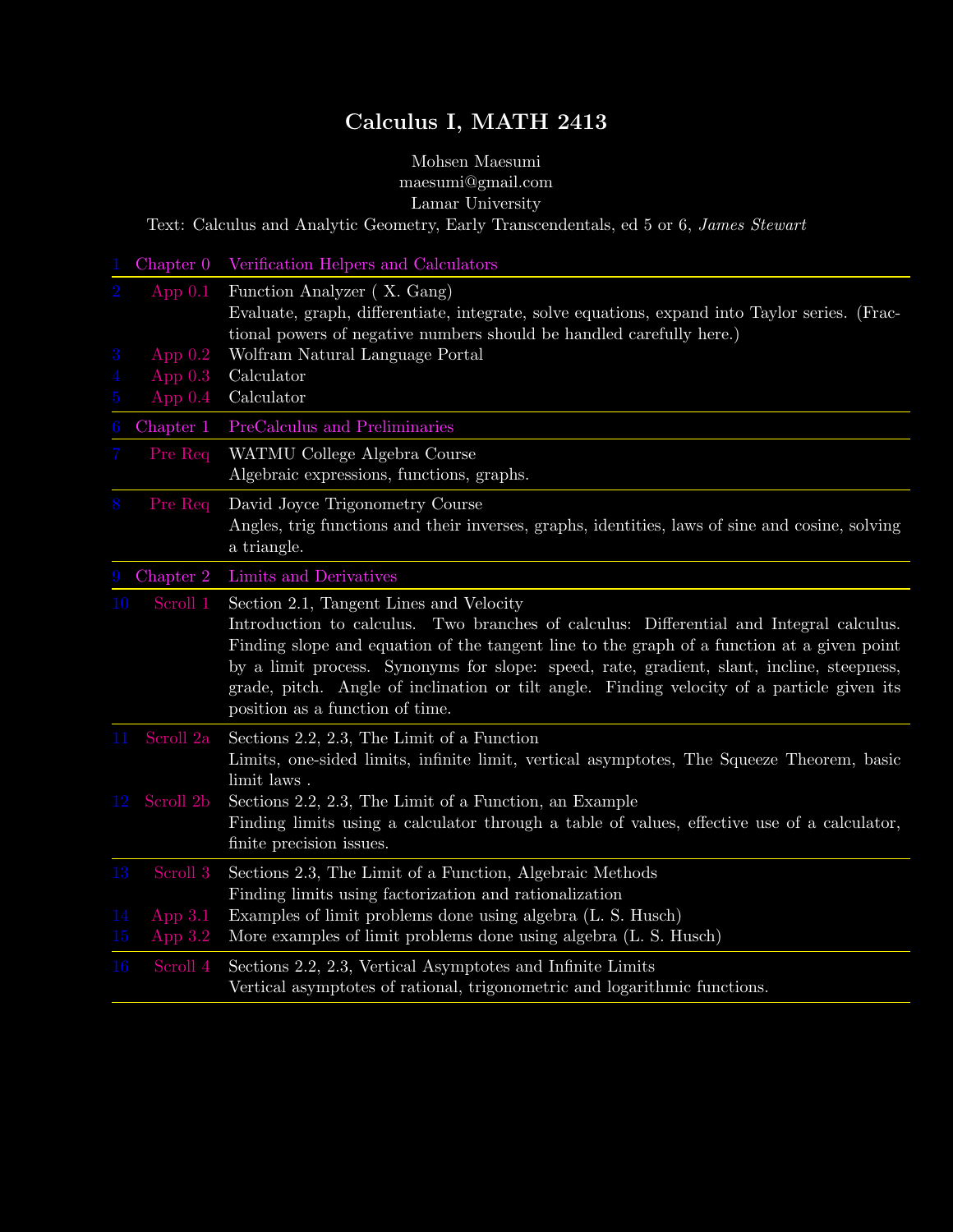|          |                       | 17 Chapter 2 Limits and Derivatives                                                                                                                                                                                                                                                                                                                                                                                                                                                                                                                                                                                                                               |
|----------|-----------------------|-------------------------------------------------------------------------------------------------------------------------------------------------------------------------------------------------------------------------------------------------------------------------------------------------------------------------------------------------------------------------------------------------------------------------------------------------------------------------------------------------------------------------------------------------------------------------------------------------------------------------------------------------------------------|
| 18<br>19 | Scroll 5<br>App $5.1$ | Section 2.4, The Precise Definition of a Limit<br>Finding limits using the epsilon-delta definition. The reason for rigorous approach to math-<br>ematics. A counter-intuitive case: Sum of a series may depend on the order of summation.<br>Infinite limits.<br>This applet helps you to understand the precise definition of limits.                                                                                                                                                                                                                                                                                                                           |
|          |                       |                                                                                                                                                                                                                                                                                                                                                                                                                                                                                                                                                                                                                                                                   |
| 20<br>21 | Scroll 6<br>App $6.1$ | Section 2.5 Continuity<br>Continuity at a point, discontinuity, types: removable, infinite, oscillatory, one-sided conti-<br>nuity, continuity on an interval, continuous operations with continuous functions, continuity<br>of basic functions, The Intermediate Value Theorem<br>This advanced applet helps you to construct pieces-wise defined functions by writing short<br>programs.                                                                                                                                                                                                                                                                       |
| 22<br>23 | Scroll 7<br>App $7.1$ | Limits at Infinity, Asymptotes<br>The behavior of a function as x goes to positive or negative infinity, left tail and right tail,<br>infinite limits, unbounded and bounded oscillations, horizontal asymptotes, examples from<br>rational, root, exponential and trigonometric functions, precise definitions. Correction: At<br>minute 32 of the video I draw $y = -2/3$ instead of $y=2/3$ as the horizontal asymptote.<br>If you have a low degree rational function in a factored or standard form use the following<br>applet. You can change the parameters of certain functions and see how asymptotes and<br>the shape of the functions are influenced. |
| 24       | <b>Note</b>           | In Edition 5ET Derivatives are introduced in two sections, 2.7 and 2.8.<br>In Edition 6ET these sections are combined into one section namely 2.7.                                                                                                                                                                                                                                                                                                                                                                                                                                                                                                                |
| 25       | Scroll 8              | Review of Sections 2.1-7<br>A review of what we have done so far using the limits notation. Finding slopes of tan-<br>gent lines using limits. Four basic examples. Finding instantaneous velocity using limits.<br>Projectile, turning point, maximum height, time to strike.                                                                                                                                                                                                                                                                                                                                                                                    |
| 26       | Scroll 9              | Section $2.7$ /Ed 5 or Section $2.8$ /Ed 6 Notation<br>Derivatives, basic notation, equation of tangent line, applications.                                                                                                                                                                                                                                                                                                                                                                                                                                                                                                                                       |
| 27       | Scroll 10             | Section 2.9/Ed 5 or Section 2.8/Ed 6 Derivative as a Function<br>Derivative as a function, Newton and Leibniz notations, operators, differential operators,<br>differentiability, differentiable at a point, differentiable on an interval, when derivative fails<br>to exist, sharp corners and cusps, one-sided derivatives, Theorem: differentiability implies<br>continuity.                                                                                                                                                                                                                                                                                  |
|          | 28 App 10.1           | Choose a function from the drop down menu, or type one yourself, for example to get<br>$5x^3 + 20\cos(\pi x) + e^{-2x}$ you type $5*x \wedge 3+20* \cos(\pi x) + e \wedge (-2*x)$ , (notice that we use $\wedge$ for<br>power and * for multiplication, the software understands pi as $\pi$ and e as the base of $e^x$ ),<br>set boundaries for the picture and drag the horizontal slider. Try to guess what the graph<br>is going to do and then verify it.                                                                                                                                                                                                    |
| 29       | App $10.2$            | The trace will draw the derivative of the function.                                                                                                                                                                                                                                                                                                                                                                                                                                                                                                                                                                                                               |
|          |                       | Puzzle: Match the function to its derivative.                                                                                                                                                                                                                                                                                                                                                                                                                                                                                                                                                                                                                     |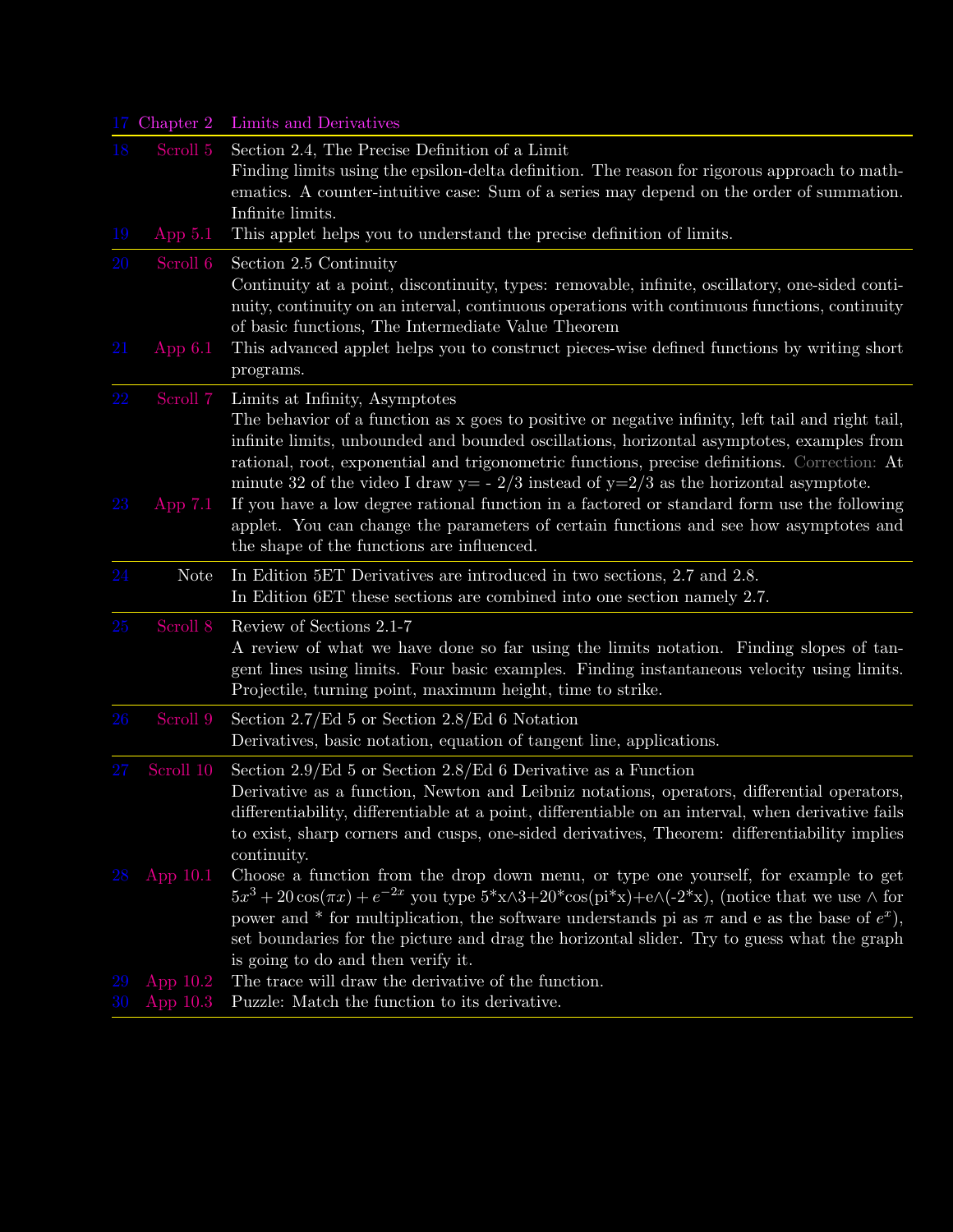| 31 |                            | Chapter 3 Limits and Derivatives                                                                                                                                                                                                                                                                                                                                                                                                                                                                                                                  |
|----|----------------------------|---------------------------------------------------------------------------------------------------------------------------------------------------------------------------------------------------------------------------------------------------------------------------------------------------------------------------------------------------------------------------------------------------------------------------------------------------------------------------------------------------------------------------------------------------|
| 32 | Scroll 11                  | Section 3.1, Derivatives of Polynomial and Exponential Functions<br>Derivative of monomials $x^n$ , derivative of $x^n$ for rational and negative n, linearity, derivative<br>of polynomials, derivative of exponential functions, $2^x$ , $3^x$ , a definition of e, derivative of<br>$e^x$ , examples.                                                                                                                                                                                                                                          |
| 33 | Scroll 12                  | Section 3.2, Product Rule and Quotient Rule of Differentiation<br>The Product Rule, The Quotient Rule, general power rule, power-quotient rule, examples,<br>an explanation of product rule and quotient rule                                                                                                                                                                                                                                                                                                                                     |
| 34 | App $12.1$                 | Applet illustrating the product rule.                                                                                                                                                                                                                                                                                                                                                                                                                                                                                                             |
| 35 | App $12.2$                 | Type your function. Be careful about missing multiplication sign and parenthesis. Choose<br>the variable of differentiation. Press Apply button. $Dx$ means derivative with respect to x,<br>$Dy$ is for y, etc. At each step applet shows which rule has been used.                                                                                                                                                                                                                                                                              |
| 36 | <b>Note</b>                | A brief Trig review is included. You may want to start with that or consult a full course<br>for additional material alongside calculus.                                                                                                                                                                                                                                                                                                                                                                                                          |
| 37 | Scroll 13                  | Section 3.4, The Derivatives of Trigonometric Functions<br>Derivative formulas for sin, cos, tan, sec, csc, cot. Geometric proofs of several important<br>trig inequalities, for $0 < x < \pi/2$ , x in radians, we show<br>(2) $(x/2) \sin x < (1 - \cos x) < x \sin(x/2)$<br>(1) $\sin x < x < \tan x$ ,                                                                                                                                                                                                                                        |
| 38 | App 13.1<br>39 Prereq 13.1 | Comprehensive Calculus I Applet. To experiment with just about any function and compare<br>your results against an automatically generated solution you may use applet for differenti-<br>ation, graphing, finding max and min. Experiment with the following buttons, "The Value"<br>or Limit", " $f'(x)$ ", "The curve of". You will learn about other buttons later.<br>Trigonometry Review                                                                                                                                                    |
|    |                            | Angles, vertex, ray, opening, initial side, terminal side, positive or counter-clockwise di-<br>rection, negative or clockwise direction, winding number, standard position, quadrants,<br>circumference of a circle, measuring angles, degrees, radian, grad, circle, cycle, rotation,<br>round, length of an arc, area of a sector, six trig functions in terms of adjacent, oppo-<br>site, and hypotenuse, solving a right triangle, six trig functions for arbitrary angles, trig<br>identities: Pythagorean, ratio, negative, sum of angles. |
|    | 40 Prereq 13.2             | David E. Joyce Trigonometry Course.                                                                                                                                                                                                                                                                                                                                                                                                                                                                                                               |
| 41 | App $13.2$                 | The six trig functions in a unit circle setting.                                                                                                                                                                                                                                                                                                                                                                                                                                                                                                  |
| 42 | App 13.3                   | The animated drawing of sine, cosine and tangent functions. Click on the third big red box<br>titled: "Applet: the graph of sin, cos, and tan."                                                                                                                                                                                                                                                                                                                                                                                                   |
| 43 | App $13.4$                 | Click on "Graphs of elementary trigonometric functions."                                                                                                                                                                                                                                                                                                                                                                                                                                                                                          |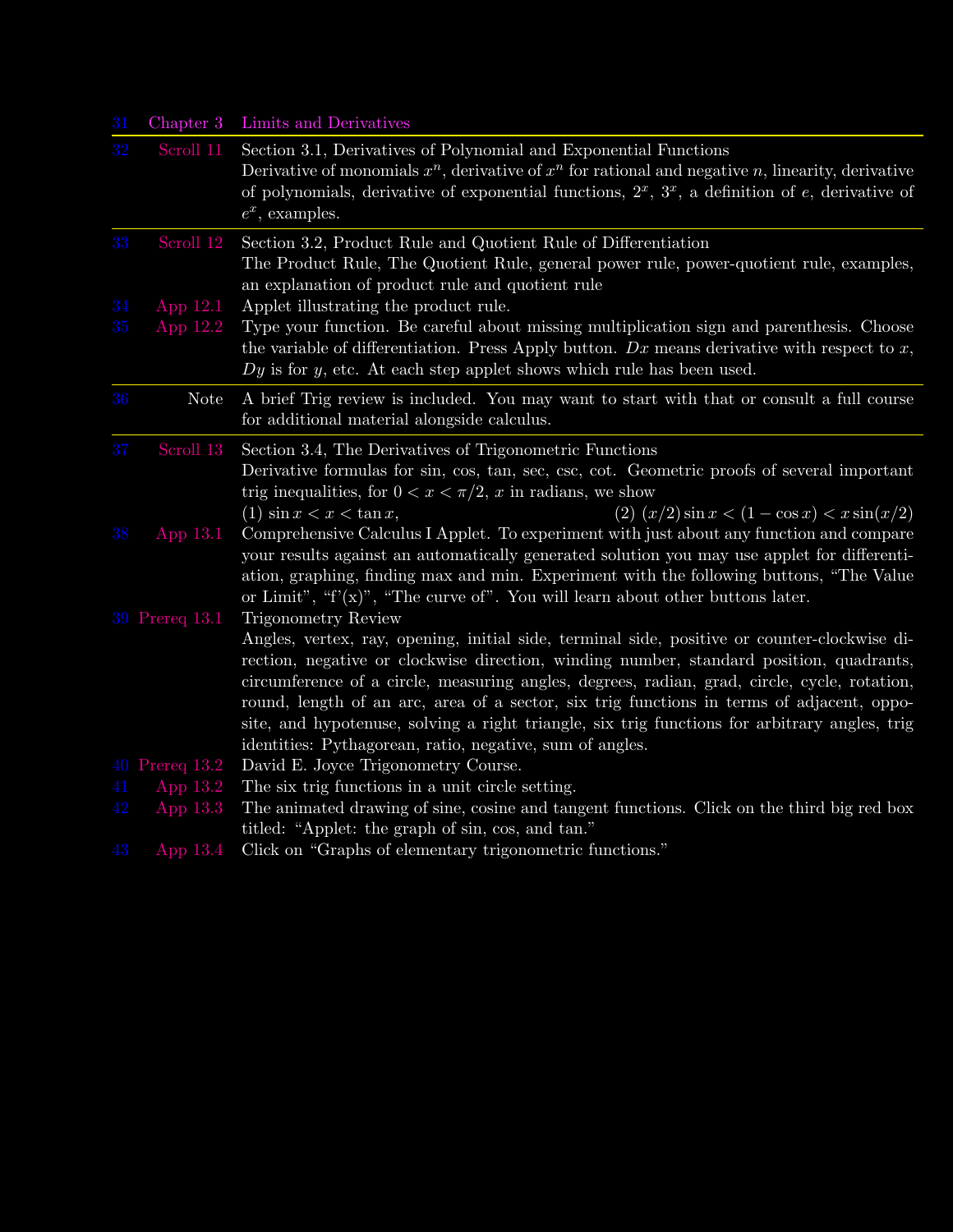## 44 Chapter 3 Limits and Derivatives

| 45       |                                         | Scroll 14 Section 3.5 ed 5, or Section 3.4 ed 6, The Chain Rule<br>Composition of functions, the chain rule formula, examples, geometric explanation, and an<br>indication of the simplified proof. Correction One item missing from this lecture is the<br>derivative of $a^x$ . Here is the formula: $(a^x)' = a^x \ln a$ . (See Page 222 Edition 5/Page 201<br>Edition 6) Here is the proof: 1) You can use chain rule to show $[e^{bx}]' = be^{bx}$ . 2) From<br>properties of logarithm we know $a = e^{lna}$ hence $a^x = e^{xlna}$ . 3) Now differentiate both sides<br>$(a^x)' = [e^{x \ln a}]' = e^{x \ln a} \ln a = a^x \ln a.$ |
|----------|-----------------------------------------|-------------------------------------------------------------------------------------------------------------------------------------------------------------------------------------------------------------------------------------------------------------------------------------------------------------------------------------------------------------------------------------------------------------------------------------------------------------------------------------------------------------------------------------------------------------------------------------------------------------------------------------------|
| 46       | App14.1                                 | The Chain Rule Applet 1<br>To experiment with a chain rule applet you can define two functions, such as $y = f(x) =$<br>$3 - (x^2)/2$ and $y = g(x) = sin(x)$ , and see the graphs of f, g and $g(f(x))$ , as well as<br>the tangent lines and their slopes, at a point $(x_0, f(x_0))$ (the red spot in the left picture),<br>point $(f(x_0), g(f(x_0))),$ on the second picture, and point $(x_0, g(f(x_0))),$ on the third picture.<br>Notice that you can drag the red spot. What does the color-coordination of various line<br>segments mean? How does the third slope relate to the first two?                                     |
| 47       | App $14.2$                              | The Chain Rule Applet 2<br>Check both Normal Mode and Delta Mode buttons. You can modify angle of view by<br>pressing up/down/left/right buttons, and move on curves by pressing $x+$ and $x-$ buttons.<br>Can you decipher the picture?                                                                                                                                                                                                                                                                                                                                                                                                  |
| 48       | Scroll 15                               | Section 3.6 ed 5ET, or Section 3.5 ed 6ET, Implicit Differentiation<br>derivatives of inverse trig functions, orthogonal families of functions Finding $dy/dx$ given<br>$F(x, y) = 0$ , application to finding derivatives of inverse functions, inverse sine function<br>arcsin or $\sin^{-1}$ as well as $\cos^{-1}$ , $\tan^{-1}$ , $\sec^{-1}$ , $\cot^{-1}$ . Examples of orthogonal trajec-<br>tories.                                                                                                                                                                                                                              |
| 49       | Scroll 16                               | Section 3.7 (ed 5 only), Higher Order Derivatives<br>Higher order derivatives, position, velocity, acceleration, graphical interpretation, derivative<br>notation, factorial, high order derivatives of $x^a$ , $sin(x)$ , $cos(x)$ , implicit higher order deriva-<br>tives. (This section is eliminated in Edition 6. However this topic is related to Chapter 11.<br>A short piece shows up in Section 3.3 Page 194.)                                                                                                                                                                                                                  |
| 50<br>51 | Scroll 17<br>App 17.1<br>52 Prereq 17.1 | Section 3.8 Ed 5, or Section 3.6 Ed 6, Derivatives of Logarithmic Functions<br>Derivative of logarithm in base $b$ , derivative of natural log, logarithmic differentiation,<br>derivatives of various power types $b^x, x^b, u^v$ , another description of e the base of natural<br>logarithm.<br>Drills on Logarithmic Differentiation<br>Section 1.6, Elementary description of logarithms, rules of logarithms, base 10 and base $e$<br>graphs.                                                                                                                                                                                       |
| 53       | Scroll 18                               | Section 3.9 Ed 5, Section 3.11 Ed 6, Hyperbolic Functions Part 1<br>Use the text for formulas for the inverse hyperbolic functions. Definitions of sinh, cosh, tanh,<br>csch, sech, coth. Graphs of the hyperbolic functions. Differentiation formulas. Basic<br>identity.                                                                                                                                                                                                                                                                                                                                                                |
| 54       | Scroll 19                               | Section 3.9 Ed 5, or Section 3.11 Ed 6, Basic exercises on Hyperbolic Functions<br>Solution of Problems 11, 32, 39, 41.                                                                                                                                                                                                                                                                                                                                                                                                                                                                                                                   |
| $55\,$   | Scroll 20                               | Section 3.9 Ed 5, Section 3.9 Ed 11, Inverse Hyperbolic Functions<br>$\sinh^{-1}$ or arcsinh or asinh and other inverses, their graphs, domains, derivatives, formulas<br>in terms of natural log.                                                                                                                                                                                                                                                                                                                                                                                                                                        |
| 56       | Scroll 21                               | Section 3.9 Ed 5, Section 3.9 Ed 11, A Geometrical View of Hyperbolic Functions,<br>What does cosh, the hyperbolic cosine, have to do with hyperbola and cosine? Connections<br>between hyperbolic and circular trigonometric functions, Euler formula.                                                                                                                                                                                                                                                                                                                                                                                   |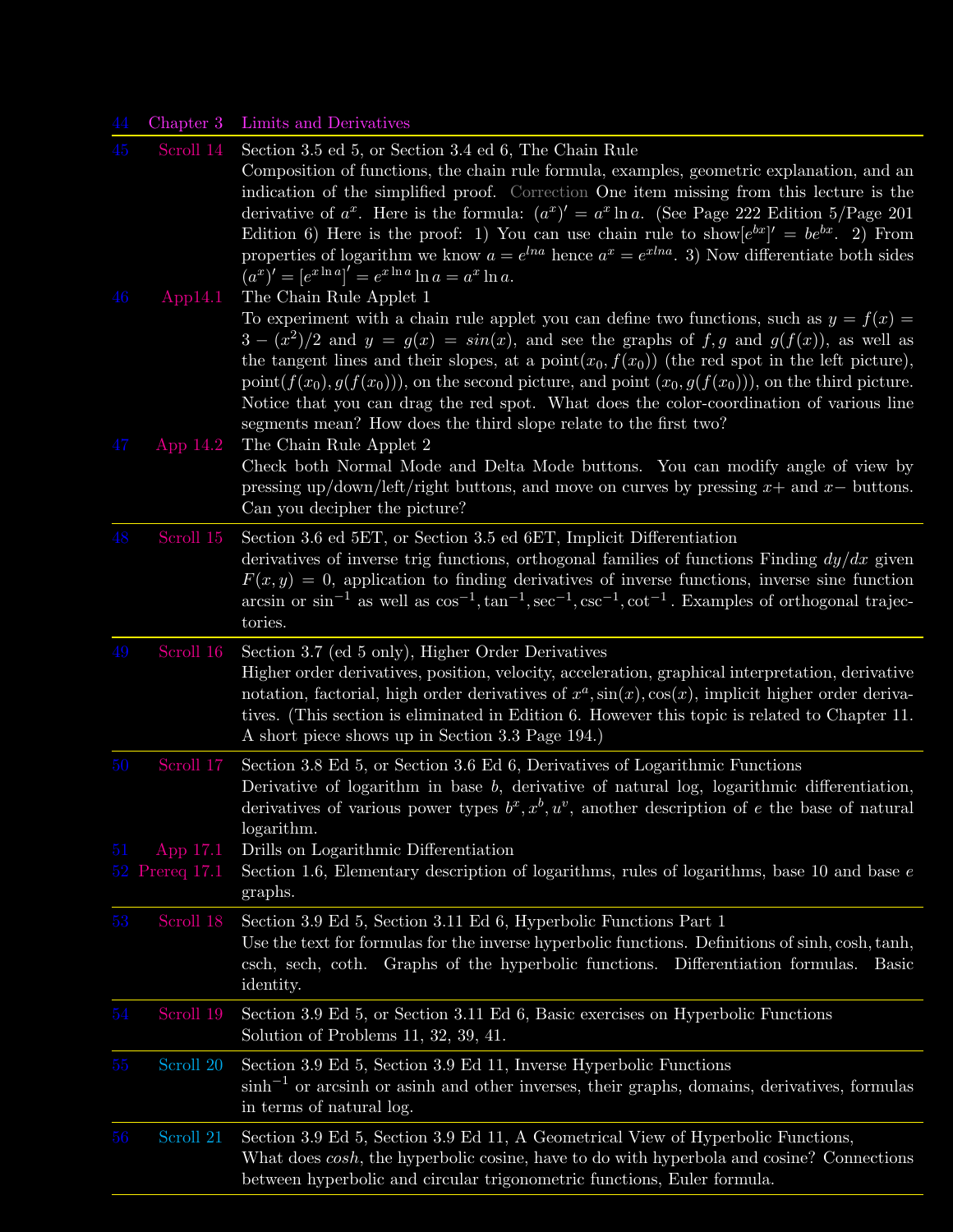#### 57 Chapter 3 Limits and Derivatives

- Note This section is very interesting and challenging. If you were asking why we are learning all these math formulas you get a partial answer in this section. Do read the text and spend time with the problems done in the text. Also expect a rough road and prolonged delays before you get the hang of it. If you want mathematics to be a major part of your career then you must do well in this section. We will have three sections in calculus I that are like this: related rates, graphing, and optimization.
- 59 [Scroll 22](http://www.math.lamar.edu/faculty/maesumi/calculusonemac/relatedrates.mov) Section 3.10 Ed 5, Section 3.9 Ed 6, Related rates. Study of problems from geometry, physics, and engineering where several quantities are related to each other and we use information about their current values and current rates of change to find a missing rate of change. Solutions of three problems are presented. Read the text for introductory problems and basic advice on how to get started.
- 60 Note After you view several problems check to see how the following steps were carried out and try to apply the same general approach. Redo all problems that are done in the text and in the video.
	- 1. Make a listing of variables whose rates of change are given or requested.
	- 2. Draw a clear picture, if applicable.
	- 3. Give variables names  $x, y, v, \ldots$  and show them on the picture. Typically you differentiate with respect to time  $t$  not  $x$ .
	- 4. Write the rates of change of variables and their current values in a table.
	- 5. Discover the relationship between the variables. This is the hard part; it may need geometry, visualization, or basic science etc. Review geometry formulas under the front cover.
	- 6. Differentiate this relationship with respect to time carefully. For example remember  $(x^3)'$  is not  $3x^2$ , it is  $3x^2x'$ .
	- 7. Substitute the values you know to find the one you do not know. The current values of variables do not get to be used until this final stage.
- 61 [App 22.1](http://www.usna.edu/MathDept/website/courses/calc_labs/relatedrates/rates.html) Here you can see ten related rates demos: Overhead kite/airplane, sand pile, sliding ladder, shadow of a walking figure, oil spill, rolling snowball, elliptical trip, opening a window on a computer screen, and baseball runner. Table of links at the bottom of page. [App 22.2](http://www.usna.edu/MathDept/website/courses/calc_labs/relatedrates/rates.html) Demo of two ships moving with respect to each other.

63 [Scroll 23](http://www.math.lamar.edu/faculty/maesumi/calculusonemac/linearization.mov) Section 3.11 Ed 5, Section 3.10 Ed 6, Linearization and Differentials Linear Approximation, tangent line approximation, Linearization, small angle approximation, differentials, relative error, percentage error. Solution of several sample problems.

64 [App 23.1](http://math.dartmouth.edu/~klbooksite/appfolder/214unit/ErrorFunction.html) Linear approximation app. You can choose or type a function  $f(x)$ , in place of  $x^2$ , choose the base of operation, a, and the displacement, h, as in  $f(a + h) \approx f(a) + hf'(a)$ . The horizontal slider changes h, the vertical slider changes the slope of the line. The blue inset is the picture of the error of approximating the graph by the line you have chosen, so if your line is  $y = mx + b$  the error function is  $E(x) = f(x) - (mx + b)$ .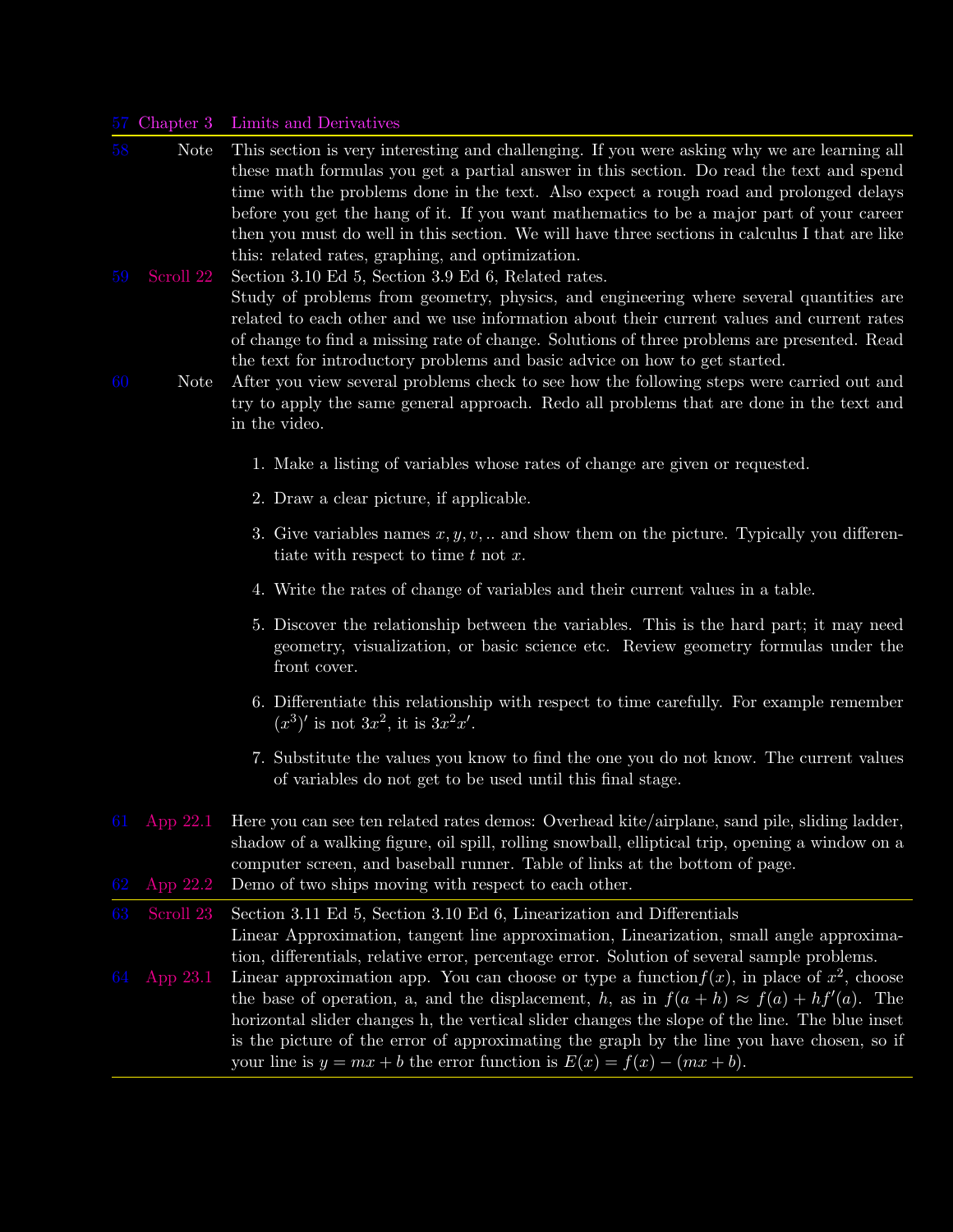|         | 65 Chapter 4 | Applications of Differentiation                                                                                                                                                                                                                                                                                                                                                                                         |
|---------|--------------|-------------------------------------------------------------------------------------------------------------------------------------------------------------------------------------------------------------------------------------------------------------------------------------------------------------------------------------------------------------------------------------------------------------------------|
| 66      | Scroll 24    | Section 4.1, Maximum and Minimum Points<br>Definition of absolute or global maximum or minimum, relative or local max or min, ex-<br>tremum points, critical points, The Extremum Value Theorem, Fermat's Theorem, The<br>Closed Interval Method. Solution of problems 47, 53, 56.                                                                                                                                      |
| 67      | App 24.1     | Comprehensive Graphing Applet<br>Note: variable is x. If a rational exponent is used, as in $x^{1/3}$ , applet restricts domain to<br>positive numbers.                                                                                                                                                                                                                                                                 |
| 68      | App $24.2$   | Investigating relationship between a function, its derivative, maximum, minimum, and tan-<br>gent line.                                                                                                                                                                                                                                                                                                                 |
| 69      | Scroll 25    | Section 4.2, The Mean Value Theorem. Rolle's Theorem.<br>A function with a zero derivative is a constant; functions with identical derivative differ by<br>a constant. Solution of Problems 12, 20.                                                                                                                                                                                                                     |
| 70      | App $25.1$   | Here is an interesting applet for the Mean Value Theorem or Rolle's Theorem. Go to the<br>middle of page; play with both "Drag curve and Drag tangent" options.                                                                                                                                                                                                                                                         |
| 71      | Scroll 26    | Section 4.3, Influence of Derivatives on the Shape of a function.<br>Increasing/Decreasing test, the first derivative test, Concavity, The second derivative test,<br>inflection point, a sample problem.                                                                                                                                                                                                               |
| $72\,$  | Scroll 27    | Section 4.4, L'Hôpital's Rule and Indeterminate forms.<br>$0/0, \infty/\infty, 0*\infty, \infty-\infty, 1^{\infty}, \infty^0, 0^0$ . Solution of 12, 23, 45, $\lim_{x\to\infty}(1+1/x)^x$ , and other<br>sample problems. Correction: The discussion of $0^0$ case is missing from the video. The<br>treatment is similar to $\infty^0$ or $1^{\infty}$ case. Please read about it in the text.                         |
| 73      | <b>Note</b>  | Understanding Section 4.5 is a very good indicator of how well you have understood the<br>entire math you have learned so far. It is a culminating point for the first half of calculus.<br>Section 4.5 will be time consuming, challenging, and important, so plan in advance. Read<br>the text, redo the examples in the text, view the next three videos, and, Do Problems 5,<br>13, 19, 21, 24, 27, 31, 41, 45, 59. |
| 74      | Scroll 28    | Graphing 1<br>Point Plotting, Domain, Range, Intercepts, Symmetry, Asymptotes, First derivative analy-<br>sis, Second derivative analysis.                                                                                                                                                                                                                                                                              |
| 75      | App 28.1     | Comprehensive Graphing Applet<br>Note: variable is x. If a rational exponent is used, as in $x^{1/3}$ , applet restricts domain to<br>positive numbers.                                                                                                                                                                                                                                                                 |
| 76      | Scroll 29    | Section 4.5, Curve Sketching 2<br>Problems 4 and 18.                                                                                                                                                                                                                                                                                                                                                                    |
| $77 \,$ | Scroll 30    | Section 4.5, Curve Sketching 3.<br>Problems 47 and 42.                                                                                                                                                                                                                                                                                                                                                                  |
| 78      | Scroll 31    | Section 4.2, 4.3, 4.4 Review<br>Rolle's Theorem, Section 4.2, Problem 3, Shape of a graph, Section 4.3, Problems 15, 38,<br>40, L'Hôpital's Rule, Section 4.4, Problem 48. Correction: A couple of minutes of the video,<br>in the middle of the third question (problem 38), is missing.                                                                                                                               |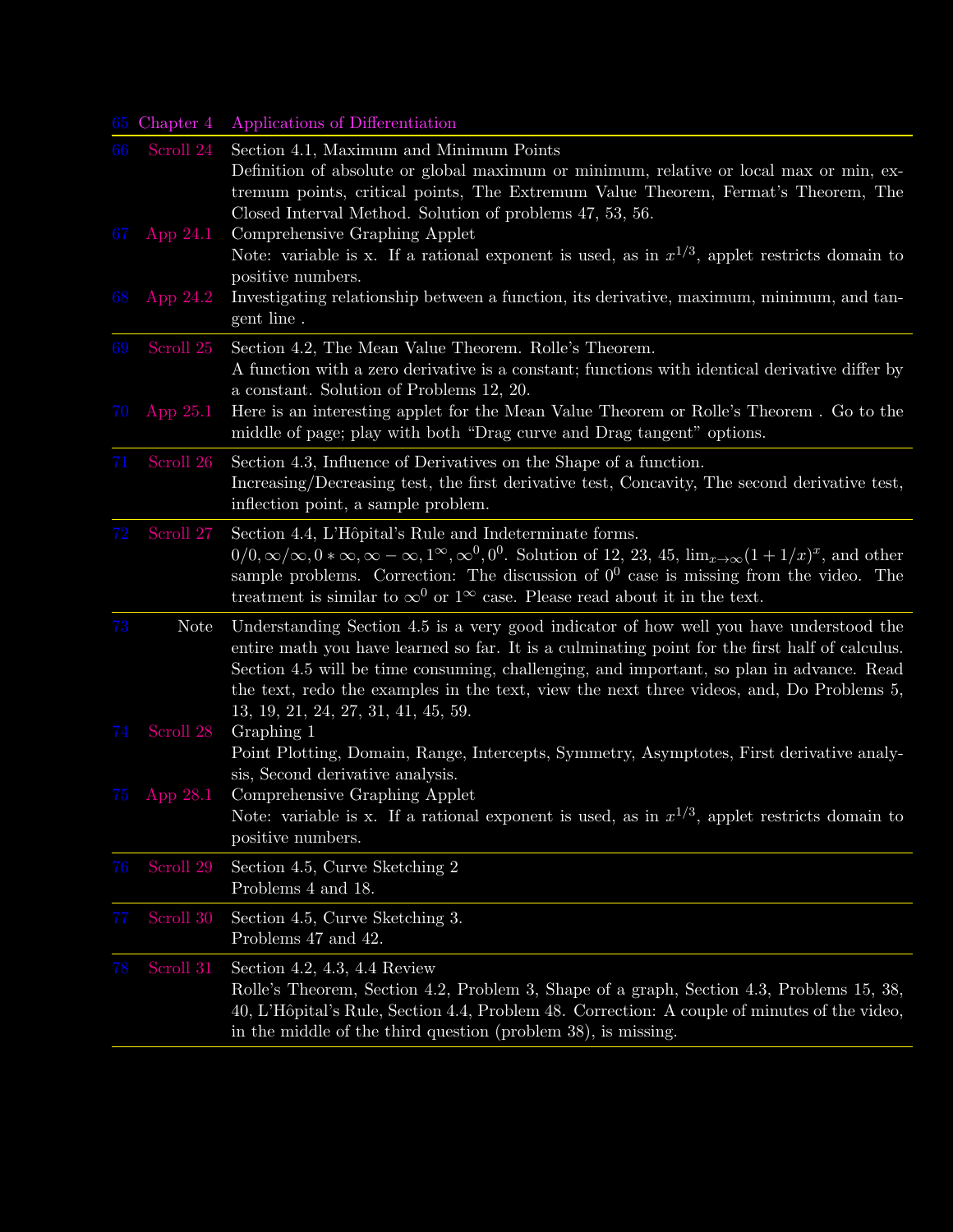## 79 Chapter 4 Applications of Differentiation

| 80       | <b>Note</b>          | This is a very interesting section. You will see real applications here. Spend time on<br>translating from English to Math. If you allocate time you will get the benefit in the long<br>run. Again, if you want to have math play a serious role in your future education you need<br>to do well in this section.                                                                                                                                                                                                                                                                                                                                                                                                                                                                                                                                                                                                                                                                                                                          |
|----------|----------------------|---------------------------------------------------------------------------------------------------------------------------------------------------------------------------------------------------------------------------------------------------------------------------------------------------------------------------------------------------------------------------------------------------------------------------------------------------------------------------------------------------------------------------------------------------------------------------------------------------------------------------------------------------------------------------------------------------------------------------------------------------------------------------------------------------------------------------------------------------------------------------------------------------------------------------------------------------------------------------------------------------------------------------------------------|
| 81       | Scroll 32            | Section 4.7, Optimization.<br>Constraints, objective functions, Snell's Law, Fermat's Principle, Solution of a sample prob-<br>lem and 16, 25, 51.                                                                                                                                                                                                                                                                                                                                                                                                                                                                                                                                                                                                                                                                                                                                                                                                                                                                                          |
| 82       | App 32.1             | A gutter with maximum area.                                                                                                                                                                                                                                                                                                                                                                                                                                                                                                                                                                                                                                                                                                                                                                                                                                                                                                                                                                                                                 |
| 83       | App 32.2             | Rectangle with largest area inscribed in a right triangle. Similar to Problem 24.                                                                                                                                                                                                                                                                                                                                                                                                                                                                                                                                                                                                                                                                                                                                                                                                                                                                                                                                                           |
| 84       | App 32.3             | Moving a pipe around a corner between two hallways. A bit more challenging than others.<br>Similar to Problem 54.                                                                                                                                                                                                                                                                                                                                                                                                                                                                                                                                                                                                                                                                                                                                                                                                                                                                                                                           |
| 85       | Scroll 33            | Section 4.8 Ed 6, Newton-Raphson Method<br>Method for finding roots of equations, approximate methods, graphical explanation, algo-<br>rithm, example, pathological cases. Correction: A statement made at the beginning of<br>this lecture says there are no formulas for roots of polynomials of degree four and above.<br>The correct description is: There are no formulas (similar to the quadratic formula) for<br>equations of degree five and above.                                                                                                                                                                                                                                                                                                                                                                                                                                                                                                                                                                                |
| 86       | <b>Note</b>          | An important issue here is the efficient use of a calculator. Make sure you know how to use<br>your own calculator for storing a number and recalling it and grouping expressions in paren-<br>theses. There are keys for these activities but each calculator has a different style. Check<br>the calculator's manual or its website. Here is a simple test example let $x = 0.123456789$ .<br>Find $(x+x^2)*sin(x+x^3)$ , but enter x only once.                                                                                                                                                                                                                                                                                                                                                                                                                                                                                                                                                                                          |
| 87<br>88 | App 33.1<br>App 33.2 | Applet shows the successive steps of Newton's Method. Click somewhere on the X-axis.<br>For Your Eyes Only!, Newton Basin Fractals<br>A polynomial has as many roots as its highest power. Depending on where you start<br>Newton's method you will generally converge to one of the roots. This applet colors starting<br>points according to which root they lead to. The whole operation is done on the complex<br>plane, $z = x + iy$ , and creates amazing pictures. Highly recommended for a rainy day. Some<br>non-interactive low-resolution sample pictures are here. But it is better if you create your<br>own and zoom on it, as that is done here. To zoom simply left-click and drag the mouse<br>over the diagonal of the rectangular region you want to enlarge. You can find more about<br>Newton fractals here. The newton basin fractal image for $f(z) = z^3 - 1$ is here. The basic<br>version of fractal image for $f(z) = z^3 - 1$ is here. Each color represents set of points which<br>will lead to the same root. |
| 89       | Scroll 34            | Section 4.10 Ed 5, Section 4.9 Ed 6, Antiderivatives<br>Basic anti-differentiation formulas, initial conditions, rectilinear motion, position, velocity,<br>acceleration, initial position, initial velocity.                                                                                                                                                                                                                                                                                                                                                                                                                                                                                                                                                                                                                                                                                                                                                                                                                               |
| 90       | App 34.1             | Simple exercises on antiderivatives.                                                                                                                                                                                                                                                                                                                                                                                                                                                                                                                                                                                                                                                                                                                                                                                                                                                                                                                                                                                                        |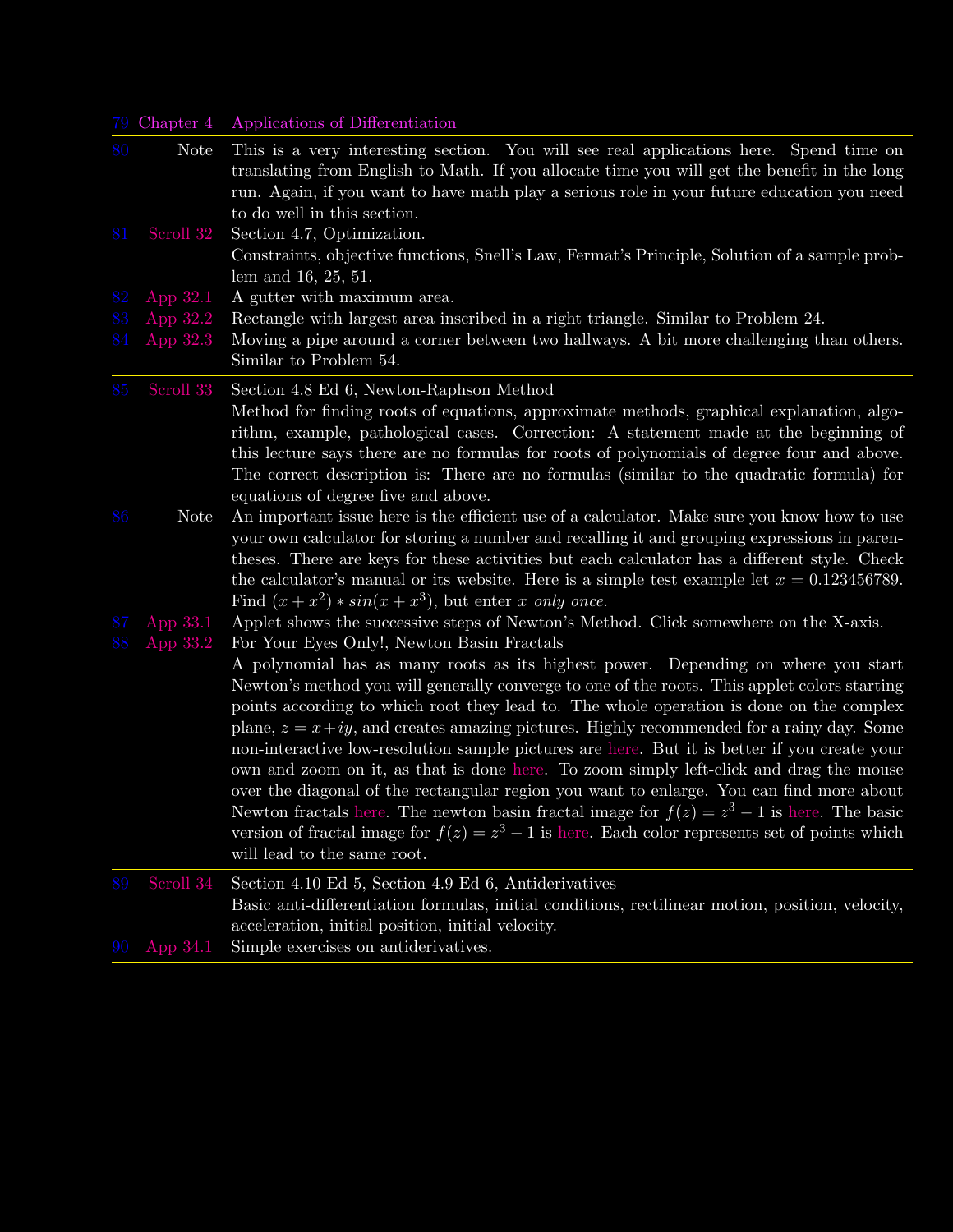| 91       | Chapter 5                                     | Integrals                                                                                                                                                                                                                                                                                                                                                                                                                                                                                                                                                                                                                                                                                              |
|----------|-----------------------------------------------|--------------------------------------------------------------------------------------------------------------------------------------------------------------------------------------------------------------------------------------------------------------------------------------------------------------------------------------------------------------------------------------------------------------------------------------------------------------------------------------------------------------------------------------------------------------------------------------------------------------------------------------------------------------------------------------------------------|
| 92<br>93 | Scroll 35<br>App 35.1                         | Section 5.1, Areas and Distances Part 1.<br>Numerical approximation of area under a curve. Left point rule, right point rule, midpoint<br>rule, an example, identities for sums of power, sum of squares, sum of cubes, area as a limit,<br>exact area under a parabola.<br>Applet helps you see the rectangles for the Riemann sums.                                                                                                                                                                                                                                                                                                                                                                  |
| 94       | Scroll 36                                     | Section 5.1, Areas and Distances Part 2.<br>Sigma notation, partition of an interval, area formulas using sigma notation, finding area<br>under $f(x) = 2x^2 + x$ over [1,3] by using partition, sum of powers formulas, and limits,<br>calculating distance from velocity function, Theorem: Change in position in a time interval<br>is equal to the area under the velocity function over the time interval. Corrections: 1) At<br>the beginning of the lecture I use the phrase "summation convention" that is incorrect and<br>should be dropped. The correct phrase is just "sigma notation". 2) In the last few seconds<br>of the video $4+1/3$ is written as $14/3$ . It is of course $13/3$ . |
| 95       | Scroll 37                                     | Section 5.2, The Definite Integral<br>Riemann sum, integral sign, integrand, upper limit, lower limit, properties of the definite<br>integral: reversal, linearity, concatenation, comparison.                                                                                                                                                                                                                                                                                                                                                                                                                                                                                                         |
| 96       | Scroll 38                                     | Section 5.2, Evaluating a Definite Integral.<br>Problem 22 An important example problem putting all basic concepts of area or definite<br>integral calculation under one roof.                                                                                                                                                                                                                                                                                                                                                                                                                                                                                                                         |
| 97<br>98 | Scroll 39<br>App 39.1                         | Section 5.3, Fundamental Theorem of Calculus (FTC)<br>Integration and differentiation are inverse processes. How to use FTC to calculate areas<br>and definite integrals in a short time.<br>Applet lets you manipulate a graph by hand and draw its derivative, integral, and tangent                                                                                                                                                                                                                                                                                                                                                                                                                 |
| 99       | App 39.2                                      | line.<br>Applet shows signed area under a specific function.                                                                                                                                                                                                                                                                                                                                                                                                                                                                                                                                                                                                                                           |
|          | 100 Scroll 40                                 | Section 5.4, Indefinite Integral and the Net Change Theorem.<br>Indefinite integral as a notation for antiderivative. Table of basic indefinite integral formulas,<br>Problems 9, 13, 14, 15, 21. The Net Change Theorem, displacement is the definite integral<br>of velocity.                                                                                                                                                                                                                                                                                                                                                                                                                        |
|          | 101 Scroll 41<br>102 App 41.1<br>103 App 41.2 | Section 5.5, Substitution Method<br>Substitution method for indefinite and definite integration. Two styles for calculating defi-<br>nite integrals. Several examples.<br>Exercises on substitution method 1.<br>Exercises on substitution method 2.                                                                                                                                                                                                                                                                                                                                                                                                                                                   |
|          | 104 Scroll 42                                 | Review of Chapter 5.<br>Five multi-part Problems similar to the following problems Book Edition 5ET; 9-12 page<br>391, 21-25 page 391, 19-40 page 403, 1-40 page 411, 1-70 page 421. (The solution of the<br>second problem is lengthy; you may want to do that at the end.)                                                                                                                                                                                                                                                                                                                                                                                                                           |